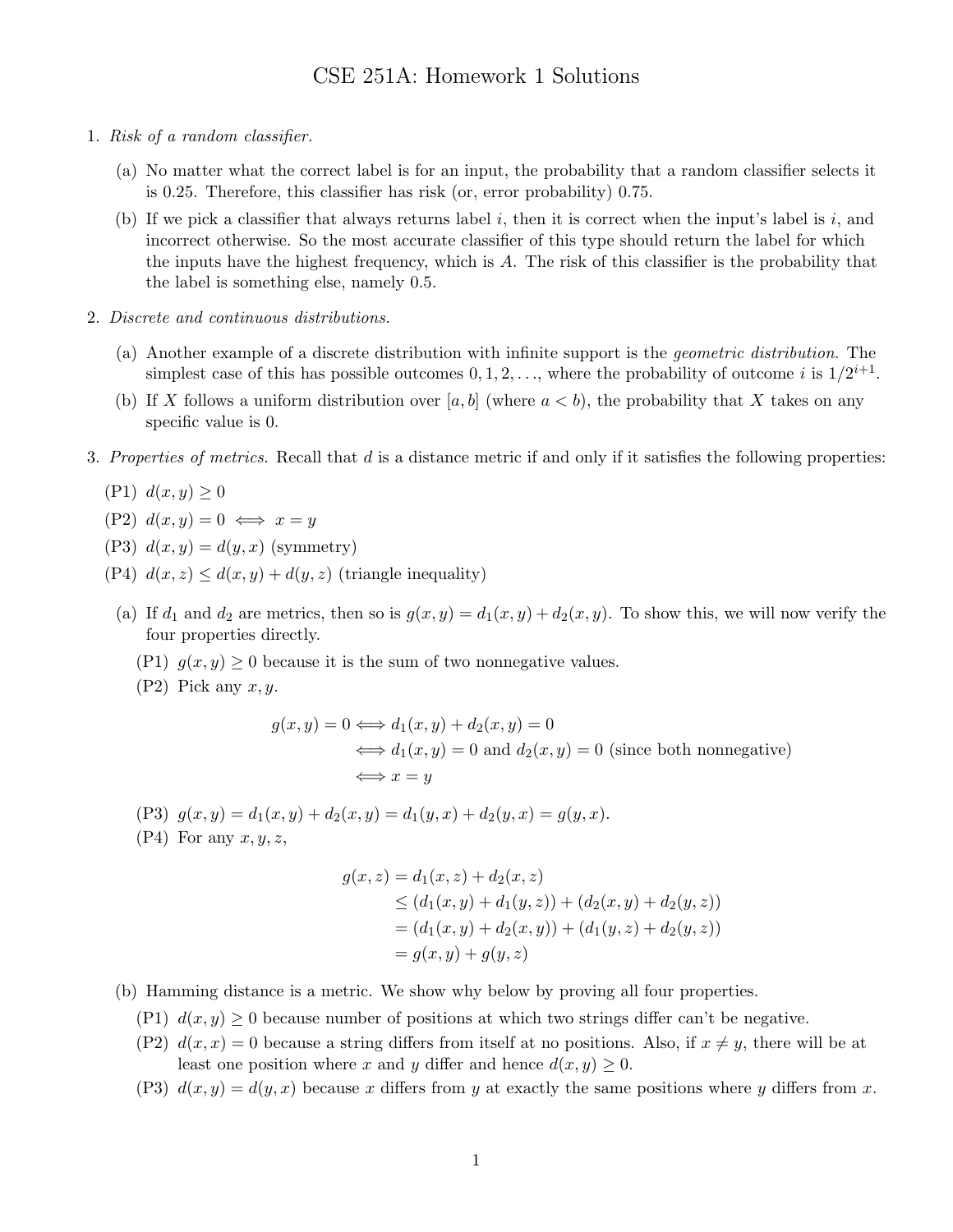(P4) Pick any  $x, y, z \in \Sigma^m$ . Let A denote the positions at which  $x, y$  differ:  $A = \{i : x_i \neq y_i\}$ , so that  $d(x, y) = |A|$ . Likewise, let B be the positions at which y, z differ and let C be the positions at which  $x, z$  differ.

Now, if  $x_i = y_i$  and  $y_i = z_i$ , then  $x_i = z_i$ . Thus  $C \subseteq A \cup B$ , whereupon  $d(x, z) = |C| \leq |A| + |B| = d(x, y) + d(y, z).$ 

(c) Squared Euclidean distance is not a metric as it does not satisfy the triangle inequality. Consider the following three points in R:  $x = 1, y = 4, z = 5$ .

$$
d(x, z) = (1 - 5)2 = 16
$$
  
\n
$$
d(x, y) = (1 - 4)2 = 9
$$
  
\n
$$
d(y, z) = (4 - 5)2 = 11
$$

Here  $d(x, z) > d(x, y) + d(y, z)$ .

- 4. A joint distribution over data and labels.
	- (a) Graph with regions where  $(x_1, x_2)$  might fall.



(b) Let  $\mu_1$  and  $\mu_2$  denote the density function of  $X_1$  and  $X_2$  respectively, and let  $\mu$  denote the joint density of  $(X_1, X_2)$ . Then,

$$
\mu(X_1, X_2) = \Pr(Y = 0)\mu(X_1, X_2|Y = 0) + \Pr(Y = 1)\mu(X_1, X_2|Y = 1)
$$

where  $\mu(X_1, X_2|Y = i)$  is the conditional density of  $(X_1, X_2)$  given that the label is i. For  $Y = 0$ , this conditional density is uniform on the square  $[-2, -1] \times [-2, -1]$  and for  $Y = 1$ , this is uniform on  $[1, 3] \times [2, 4]$ . Additonally,  $Pr(Y = 0) = Pr(Y = 1) = 1/2$ . Plugging this in, we get:

$$
\mu(x_1, x_2) = \begin{cases}\n1/2 & (x_1, x_2) \in [-2, -1] \times [-2, -1] \\
(1/2) \cdot (1/4) = 1/8 & (x_1, x_2) \in [1, 3] \times [2, 4] \\
0 & \text{otherwise}\n\end{cases}
$$

Observe that this density integrates to 1. Now we can calculate  $\mu_1(X_1)$  as:

$$
\mu_1(x_1) = \int_{x_2 = -\infty}^{\infty} \mu(x_1, x_2) dx_2
$$

 $\mu_2$  can be calculated similarly. The answers are given below.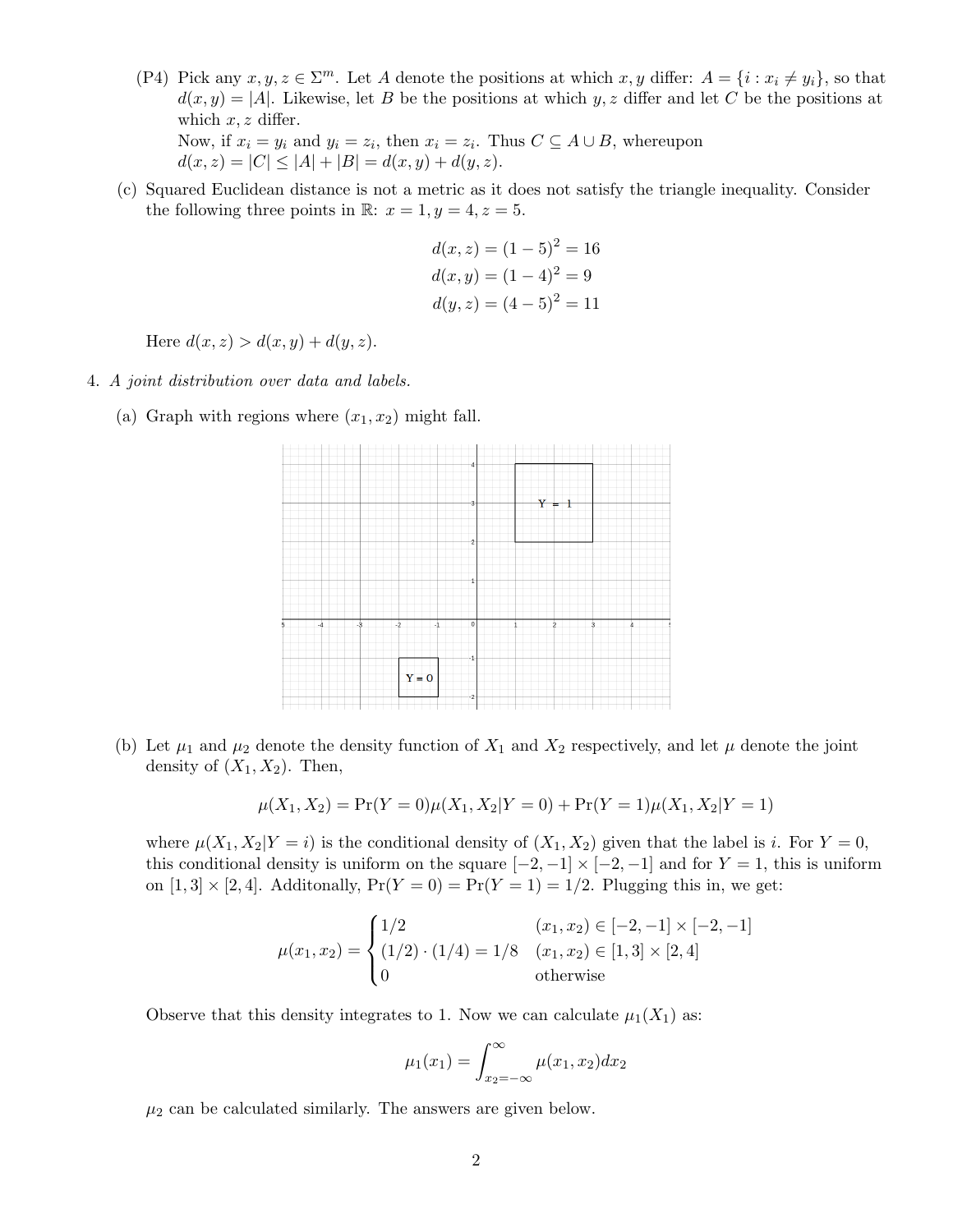$$
\mu_1(x_1) = \begin{cases} 1/2 & \text{if } -2 \le x_1 \le -1 \\ 1/4 & \text{if } 1 \le x_1 \le 3 \\ 0 & \text{elsewhere} \end{cases}
$$

$$
\mu_2(x_2) = \begin{cases} 1/2 & \text{if } -2 \le x_2 \le -1 \\ 1/4 & \text{if } 2 \le x_2 \le 4 \\ 0 & \text{elsewhere} \end{cases}
$$

5. Two ways of specifying a joint distribution over data and labels. We can calculate the marginal distribution  $\mu$  over X using the following relationship:

$$
\mu(X_1, X_2) = \Pr(Y = 0)\mu(X_1, X_2|Y = 0) + \Pr(Y = 1)\mu(X_1, X_2|Y = 1)
$$

Here,  $Pr(Y = 1) = \frac{1}{4}$  and  $Pr(Y = 0) = \frac{3}{4}$ ,  $\mu(X_1, X_2 | Y = 0) = 1/3$  over  $[0, 3] \times [0, 1]$  and  $\mu(X_1, X_2|Y=1) = 1/2$  over  $[-1, 1] \times [0, 1]$ . Putting these all together, we can calculate the marginal distribution of  $x = (x_1, x_2)$  as follows:

$$
\mu(x_1, x_2) = \begin{cases} 1/8 & \text{if } -1 \le x_1 < 0 \\ 3/8 & \text{if } 0 \le x_1 < 1 \\ 1/4 & \text{if } 1 \le x_1 \le 3 \end{cases}
$$

To calculate the conditional distribution of y given  $x$ , we first calculate the joint distribution of  $(x = (x_1, x_2), y)$ . This is calculated as  $\mu(X_1, X_2, Y) = \Pr(Y = y) \mu(X_1, X_2 | Y = y)$  for  $y = 0, 1$ . Plugging in this expression, we get:

$$
\mu(x_1, x_2, y) = \begin{cases} 1/4 & (x_1, x_2) \in [0, 3] \times [0, 1], y = 0 \\ 1/8 & (x_1, x_2) \in [-1, 1] \times [0, 1], y = 1 \\ 0 & \text{otherwise} \end{cases}
$$

We can now calculate the conditional distribution of x given  $y = 1$  as  $\eta(x) = \mu(x_1, x_2, 1)/\mu(x_1, x_2)$ . Putting The conditional distribution of y given  $x = (x_1, x_2)$  is

$$
\eta(x) = \Pr(Y = 1 | X = (x_1, x_2)) = \begin{cases} 1 & \text{if } -1 \le x_1 < 0 \\ 1/3 & \text{if } 0 \le x_1 < 1 \\ 0 & \text{if } 1 \le x_1 \le 3 \end{cases}
$$

- 6. Bayes optimality.
	- (a) Recall that for a specific x, the Bayes-optimal classifier predicts the label y that maximizes  $Pr(Y = y | X = x)$  – since this will have the highest accuracy. Here, the Bayes-optimal classifier predicts 1 when  $-0.5 \le x \le 0.5$ , and 0 elsewhere. Its risk (probability of being wrong) is:

$$
R^* = \int_{-1}^1 \min(\eta(x), 1 - \eta(x)) \mu(x) dx = \int_{-1}^{0.5} 0.2|x| dx + \int_{0.5}^1 0.4|x| dx = 0.275.
$$

(b) The 1-NN classifier based on the four given points predicts as follows:

$$
h(x) = \begin{cases} 1 & \text{if } -0.6 \le x \le 0.5 \\ 0 & \text{if } x < -0.6 \text{ or } x > 0.5 \end{cases}
$$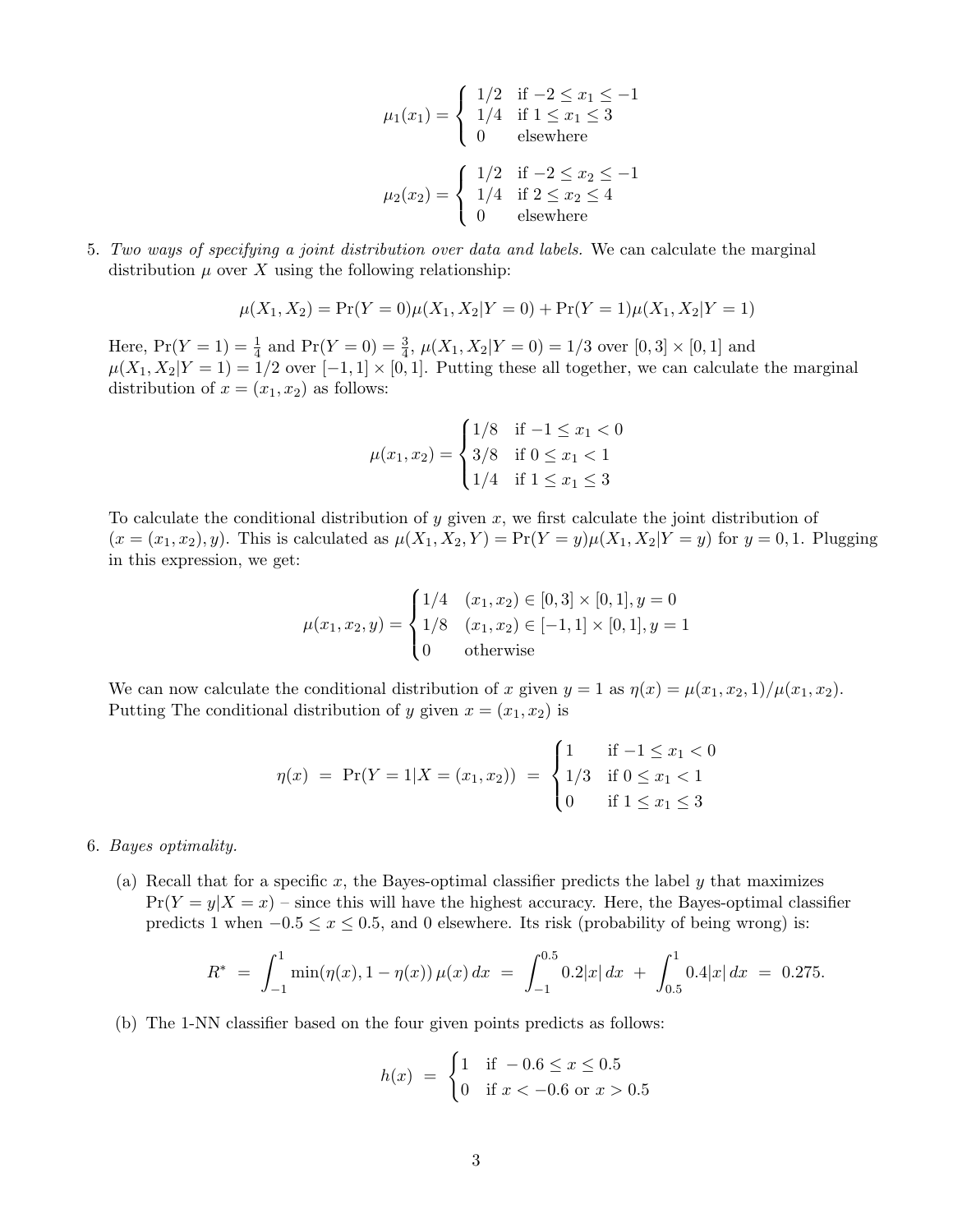Notice that this differs slightly from the Bayes optimal classifier. The risk of rule  $h$  is

$$
R(h) = \int_{-1}^{1} \Pr(y \neq h(x) \mid x) \mu(x) dx
$$
  
= 
$$
\int_{-1}^{-0.6} 0.2|x| dx + \int_{-0.6}^{-0.5} 0.8|x| dx + \int_{-0.5}^{0.5} 0.2|x| dx + \int_{0.5}^{1} 0.4|x| dx = 0.308.
$$

(c) The classifier with smallest cost-sensitive risk is:

$$
h^*(x) = \begin{cases} 1 & \text{if } c_{01}(1 - \eta(x)) \le c_{10}\eta(x) \\ 0 & \text{if } c_{01}(1 - \eta(x)) > c_{10}\eta(x) \end{cases}
$$

Observe that for the distribution described in the beginning of the problem, for all  $x$ ,  $c_{01}(1 - \eta(x)) > c_{10}\eta(x)$  – hence it is always best to predict 0.

- 7. Error rate of 1-NN classifier.
	- (a) Consider a training set in which the same point x appears twice, but with different labels. The training error of 1-NN on this data will not be zero. So 1-NN will have non-zero training error for any three points where two points have this property.
	- (b) We mentioned in class that the risk of the 1-NN classifier,  $R(h_n)$ , approaches  $2R^*(1-R^*)$  as  $n \to \infty$ where  $R^*$  is the Bayes risk. If  $R^* = 0$ , this means that the 1-NN classifier is consistent:  $R(h_n) \to 0$ .
- 8. Bayes optimality in a multi-class setting. Recall that the Bayes optimal classifier is the one that maximizes accuracy for each x. If we predict label i for x, then the accuracy is  $\eta_i(x)$ ; this suggests that the Bayes optimal should predict the label that maximizes  $\eta_i(x)$ . Specifically, it predicts the label that is most likely:

$$
h^*(x) = \arg\max_{i \in |\mathcal{Y}|} \eta_i(x)
$$

9. Classification with an abstain option. For a given x, the expected cost incurred by a classifier is  $\theta$  if it abstains,  $\eta(x)$  if it predicts 0 and  $1 - \eta(x)$  if it predicts 1. The optimal cost classifier should choose the optin which has the minimum cost of the three options (predicting  $0, 1$  and abstaining) for each x; this happens when it abstains whenever the probability of error exceeds  $\theta$ . Putting things together, this classifier turns out to be:

$$
h^*(x) = \begin{cases} \text{abstain} & \text{if } \theta < \eta(x) < 1 - \theta \\ 1 & \text{if } \eta(x) \ge 1 - \theta \\ 0 & \text{if } \eta(x) \le \theta \end{cases}
$$

- 10. The statistical learning assumption.
	- (a) Here,  $\mu$  is the distribution over proposed songs, while  $\eta$  tells us which songs will be successful. Both are likely to change with time, violating the statistical learning assumption. However, the drift might be quite slow, so a classifier trained today may work well for another year or two before needing to be re-trained.
	- (b) In this example, the bank's data set consists only of loans it accepted. It is not a random sample from  $\mu$ , which is the distribution over all loan applications. This is a severe violation of the i.i.d. sampling requirement.
	- (c) The move from the west coast to the entire country means that  $\mu$  is changing, and it is possible that  $\eta$  is changing as well. Technically, this violates the statistical learning assumption; but it is possible that the change in distribution may not be very severe.